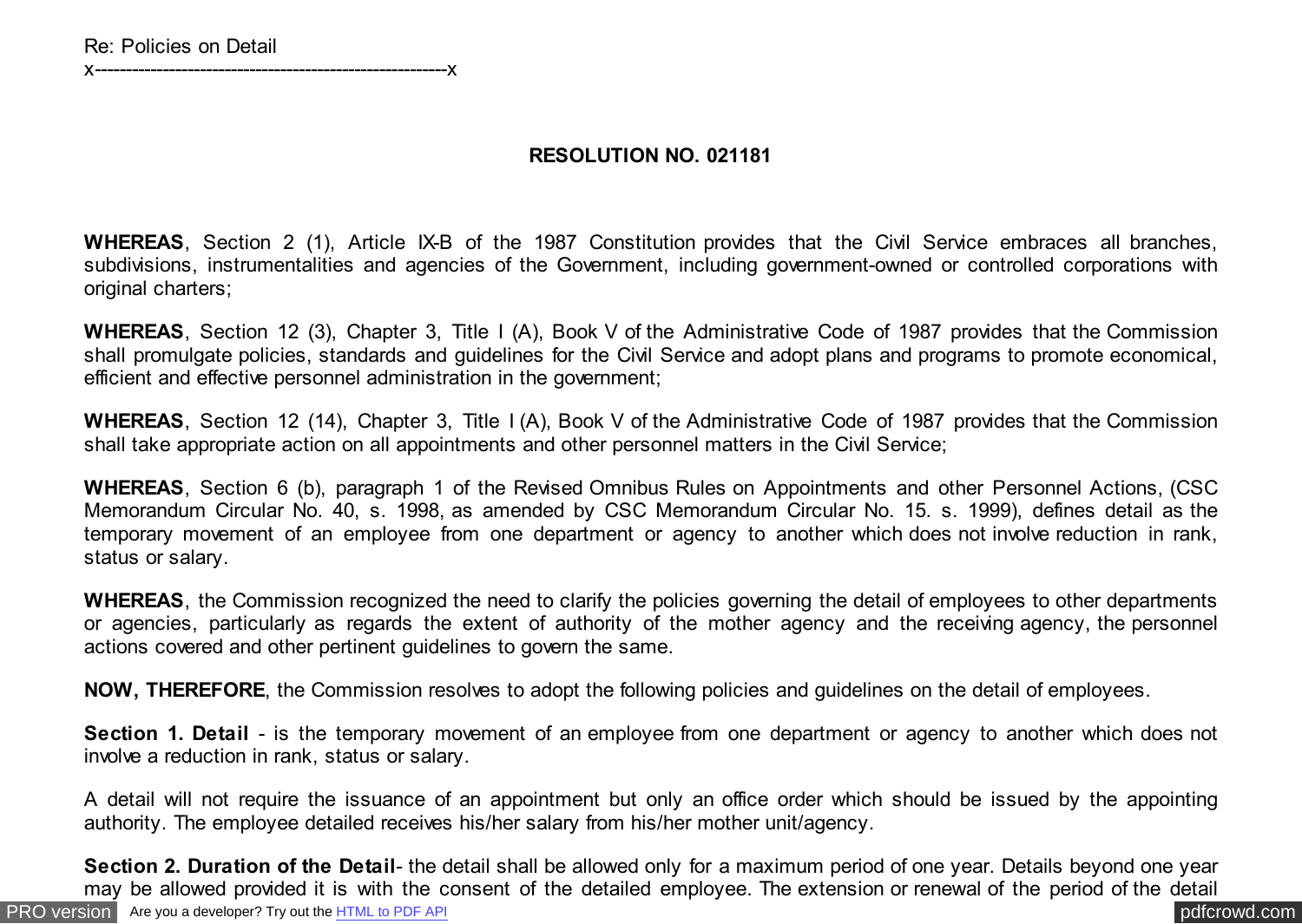shall be within the authority of the mother agency.

If the employee believes that there is no justification for the detail, he/she may appeal his/her case to the proper Civil Service Commission Regional Office. Pending appeal, the detail shall be executory unless otherwise ordered by said regional office. Decision of said regional office may be further appealed to the Commission en banc.

**Section 3. Authority over the detailed employee**- During the period of the detail, the mother agency relinquishes administrative supervision over the detailed employee to the receiving agency. Administrative supervision refers to the authority to direct the performance of duties; restrain the commission of acts; and review, approve, reverse or modify acts or decisions of the detailed employee. In this regard, the receiving agency has the responsibility to monitor the punctuality and attendance of the employee, approve requests for leave, evaluate his performance, grant authority to travel and exercise other acts necessary to effectively supervise the employee.

Prior to the effectivity of the detail, the mother agency shall furnish a certification of the available sick and vacation leave credits of the detailed employee to the receiving agency. In the event the receiving agency approves requests for leave by the detailed employee, a copy of the same shall be submitted to the mother agency.

**Section 4. Personnel actions/movements of detailed employee**- With respect to personnel actions such as promotion, transfer, renewal, change of status, demotion, upgrading and reclassification of positions and the like, which require the issuance of an appointment, and other personnel movements such as reassignment, detail, secondment, job rotation and designation which do not necessarily require the issuance of an appointment, including salary adjustment, step-increment and monetization of leave credits concerning the detailed employee, the same shall still be under the jurisdiction of the mother agency notwithstanding that the employee is detailed in another agency.

**Section 5. Authority to discipline detailed employee**- Notwithstanding the detail of the employee, the authority to discipline him/her is still vested in the appointing authority of the mother agency where he/she belongs. As used herein, the authority to discipline includes the determination of the existence of a prima facie case against him/her, issuance of a formal charge, issuance of the order of preventive suspension if the case so warrants, conduct of formal investigation, and rendering of the decision on the administrative case.

With respect to the administrative case arising from acts done by the employee in the receiving agency, said agency shall have the right to initiate or file the complaint against the detailed employee subject to the provisions of the Uniform Rules on Administrative Cases in the Civil Service (CSC Resolution No. 99-1936, August 31, 1999).

**Section 6**. All other existing issuances that are inconsistent herewith are deemed repealed or amended accordingly.

Quezon City, SEP 13 2002